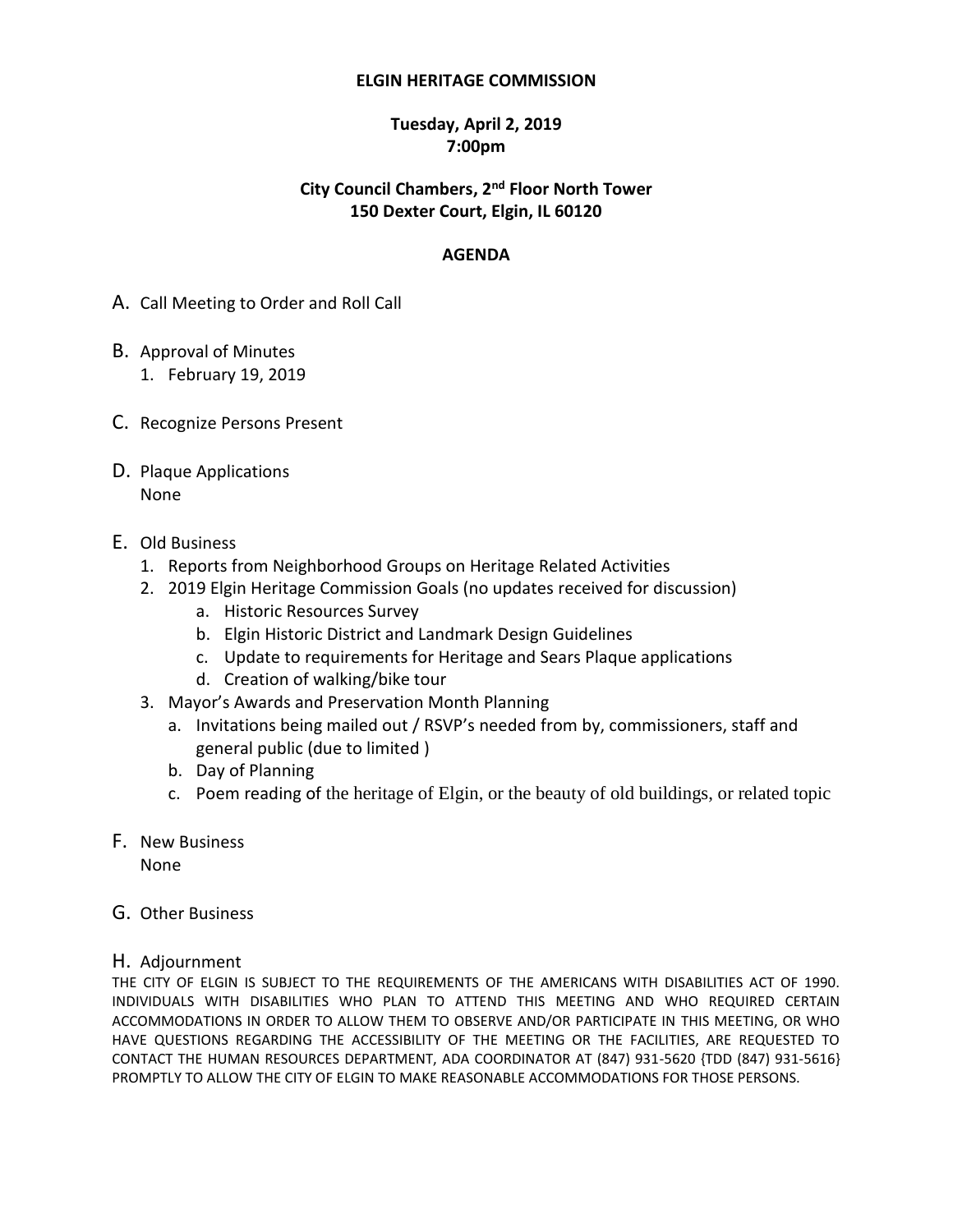# City of Elgin **Elgin Heritage Commission** February 19, 2019

### **Proposed Minutes**

- **A.** The meeting of the Elgin Heritage Commission was called to order at 7:00 p.m. in the City Council Chambers by Chairman John Wiedmeyer.
	- 1. **Members Present**: Brian Anderson, John Marston, Scott Savel, Judith Van Dusen and John Wiedmeyer
	- 2. **Members Absent**: Tom Krebsbach, George Rowe and Steve Thoren
	- 3. **City Staff Present**: Cindy Walden, Denise Momodu, Dave Waden

### **B. Approval of Minutes:**

A motion was made by Commissioner Anderson to approve the January 8, 2019, minutes with the following amendment: Adjournment: seconded by Commissioner "Van Dusen".

The motion was seconded by Commissioner Savel.

The motion passed unanimously.

- **C. Recognize Persons Present**: Holly Mack
- **D. Plaque applications:**

None

### **E. Old Business**

- 1. Reports from Neighborhood Groups on Heritage Related Activities None
- 2. Mayor's Awards and Preservation Month Planning
	- a. Nomination Review 8 nominations had been submitted to the Commission for consideration of a Mayor's Award. Each of the nominations were discussed by the Commission based on the criteria for selection with the following individual action of the Commission:
		- *i. Michael Zimmer.*

*For innovative and technological advancements used to enhance and acknowledge preservative projects. A motion was made by Commissioner Anderson to recommend the* 

*nomination for a general Mayor's Award.*

*The motion was seconded by Commissioner Van Dusen. The motion passed 5-0.*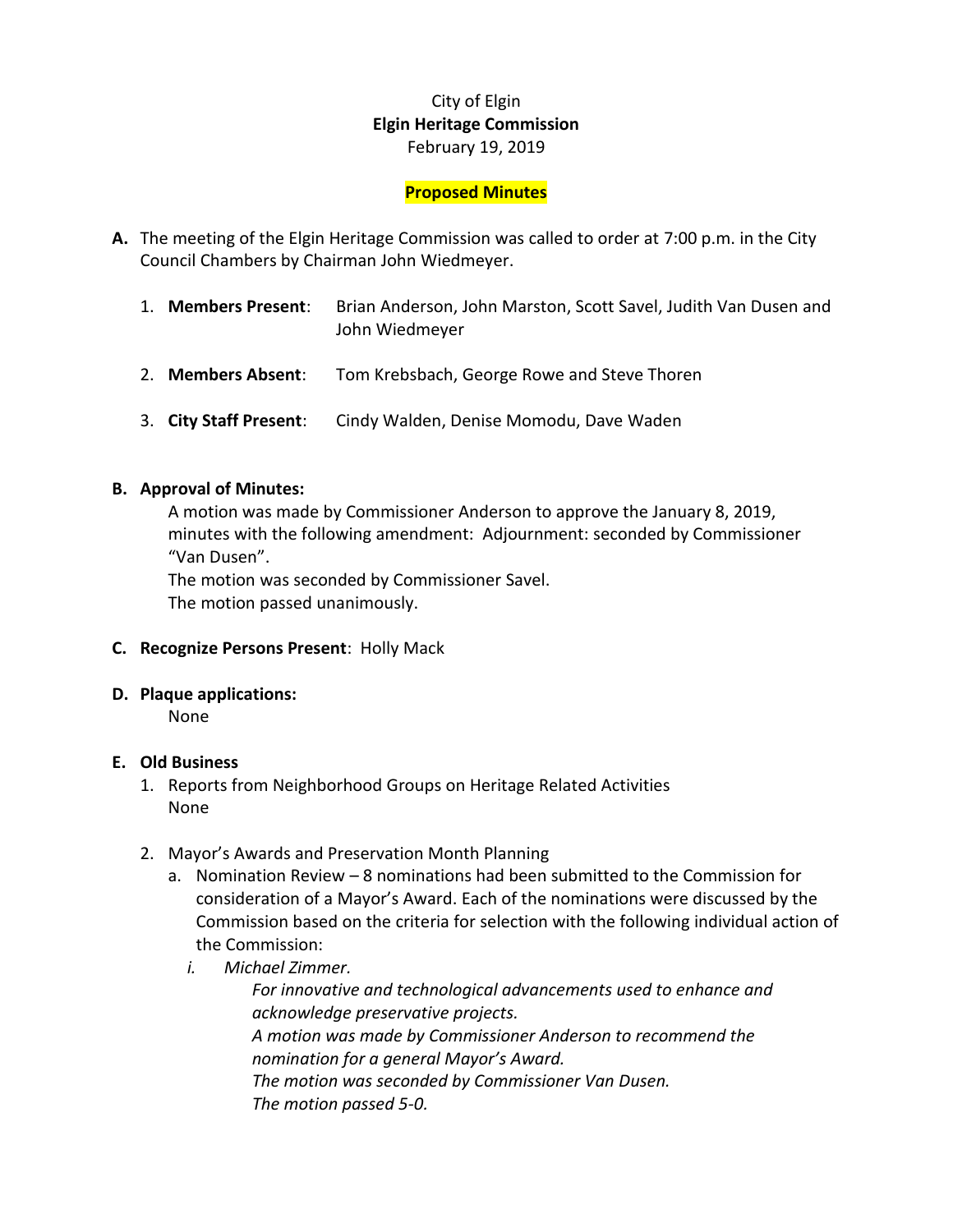| ii.   | Spillane and Sons, City of Elgin and KCOCR                                   |
|-------|------------------------------------------------------------------------------|
|       | Creative infill of vacant lots and restoration of existing house (273-279 N  |
|       | Spring)                                                                      |
|       | A motion was made by Commissioner Savel to recommend the nomination          |
|       | for a general Mayor's Award.                                                 |
|       | The motion was seconded by Commissioner Anderson.                            |
|       | The motion passed 4-0 (Wiedmeyer abstained).                                 |
| iii.  | Artisan Award nomination (name withheld for surprise to nominee)             |
|       | Various detailed and integrate work completed within the historic districts. |
|       | A motion was made by Commissioner Marston to recommend the                   |
|       | nomination for a Artistic Mayor's Award.                                     |
|       | The motion was seconded by Commissioner Van Dusen.                           |
|       | The motion passed 4-0 (Savel abstained).                                     |
| iv.   | Andrew Cuming and Carlos Riveria                                             |
|       | Restoration projects at 225-229 E Chicago St and 80 N Grove Ave. Note: no    |
|       | façade grant funds were used for these projects.                             |
|       | A motion was made by Commissioner Anderson to recommend the                  |
|       | nomination for a general Mayor's Award.                                      |
|       | The motion was seconded by Commissioner Marston.                             |
|       | The motion passed 4-0 (Wiedmeyer abstained).                                 |
| v.    | <b>Elgin History Museum</b>                                                  |
|       | Dairies to Prairies documentary and exhibit.                                 |
|       | A motion was made by Commissioner Anderson to recommend the                  |
|       | nomination for a general Mayor's Award.                                      |
|       | The motion was seconded by Commissioner Savel.                               |
|       | The motion passed 4-0 (Marston abstained).                                   |
| vi.   | BRAVO Magazine, published by Marquee Media                                   |
|       | Devotion of considerable space to inform the public of various historical,   |
|       | cultural and environmental preservation.                                     |
|       | A motion was made by Commissioner Marston to recommend the                   |
|       | nomination for a general Mayor's Award.                                      |
|       | The motion was seconded by Commissioner Anderson.                            |
|       | The motion passed 5-0.                                                       |
| vii.  | <b>Josh Martin</b>                                                           |
|       | Various projects throughout Elgin.                                           |
|       | A motion was made by Commissioner Savel to recommend the nomination          |
|       | for various categories of Mayor's Awards.                                    |
|       | The motion was seconded by Commissioner Anderson.                            |
|       | The motion failed 5-0.                                                       |
| viii. | Iglesia de Principe De Paz Church, 263 DuPage St                             |
|       | Extraordinary interior rehabilitation of the 1892 First Universalist Church. |
|       | A motion was made by Commissioner Savel to recommend the nomination          |

for a Jensen Award.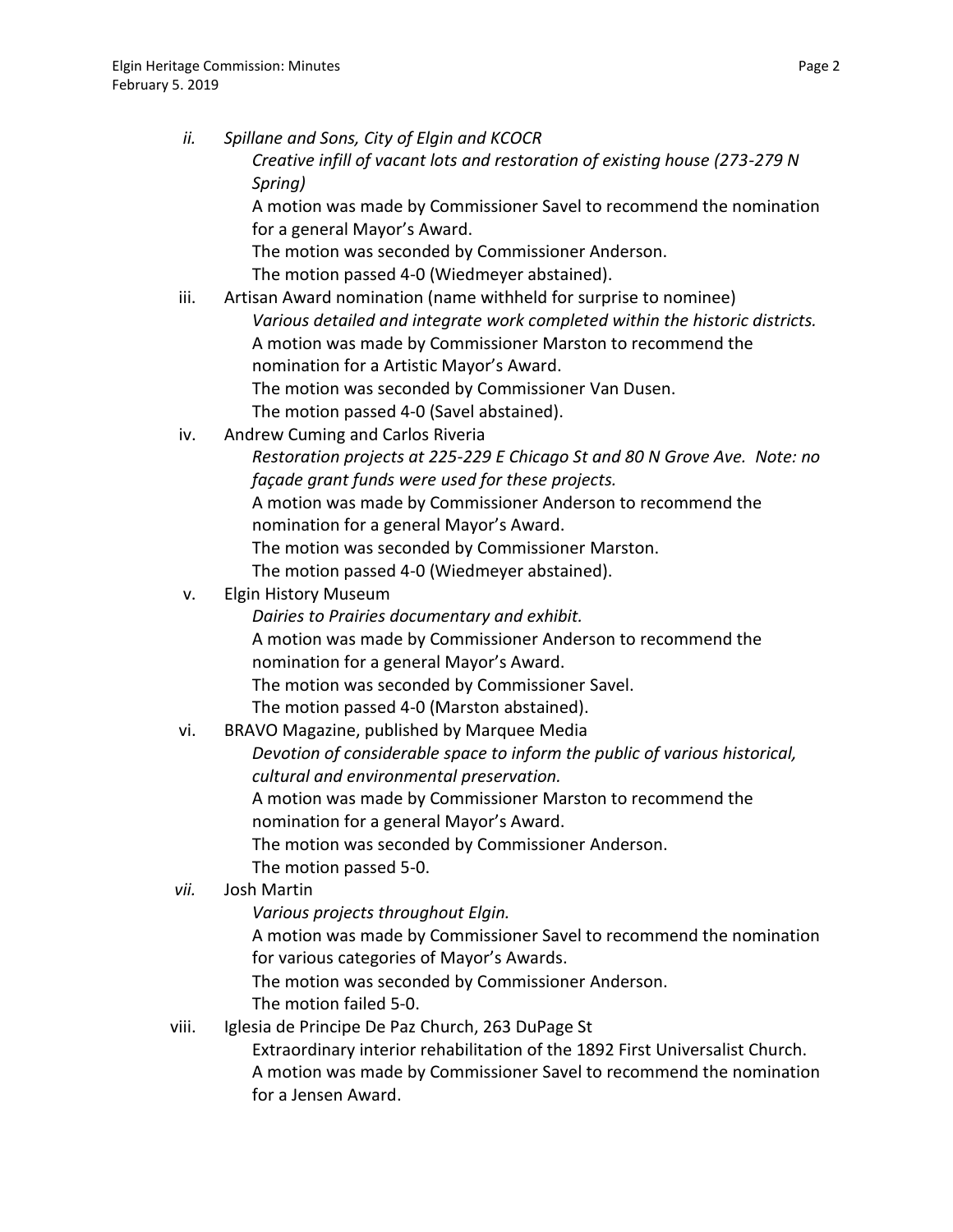The motion was seconded by Commissioner Van Dusen. The motion passed 4-0 (Wiedmeyer abstained).

b. Summary of walkthrough of event space

1) Seating for approximately 310 persons in sanctuary. Occupancy load is 360 for the building. RSVP's to event will probably be critical.

2) Door on north side of building will be used for access into the building, to ensure occupancy load is not exceeded.

3) Sound system and two large screen tv's are available for use in the sanctuary.

4) Two podiums available for use.

5) Kitchen prep area is plentiful for the caterer.

6) Food/buffet area is small, but manageable (appx.20'x16'). Church officials to determine if food/drink will be allowed into the sanctuary.

7) Bathrooms are being renovated in March/April.

8) Staff will have access on both Monday and Tuesday for setup.

9) Cindy is working with other city staff members for assistance with pedestrian crossing of Villa Street, ADA parking, garbage totes and possible easy up canopies for across the city sidewalks.

10) Request for budget approval of up to \$300.00 for clean up services at the church (if needed) after the Mayor's award event (example: carpet cleaning).

A motion was made by Commissioner Savel to recommend the nomination for a Jensen Award.

The motion was seconded by Commissioner Marston. The motion passed 5-0

c. Plaques to be Made 1) 345 Vincent Place - Done

## **F. New Business**

1. Jennifer Fukala of the Downtown Neighborhood Association (DNA) – Discussed various 2019 Goals of the DNA. Jennifer is a part of the Design Committee.

## **G. Other Business**

1. Commission members who have "termed out" will be acknowledged at the city council meeting being held on March  $20<sup>th</sup>$ . All are welcome to attend.

2. Staff reminded the Commission to promptly respond if they can or cannot attend upcoming meetings, no later than the Monday before, so staff knows if a quorum will be met or if the meeting needs to be canceled due to no quorum.

3. RSVP's of Mayor's Awards is important. Asked commissioners to remind anyone who is attending the event to contact the city with their information (name of attendees).